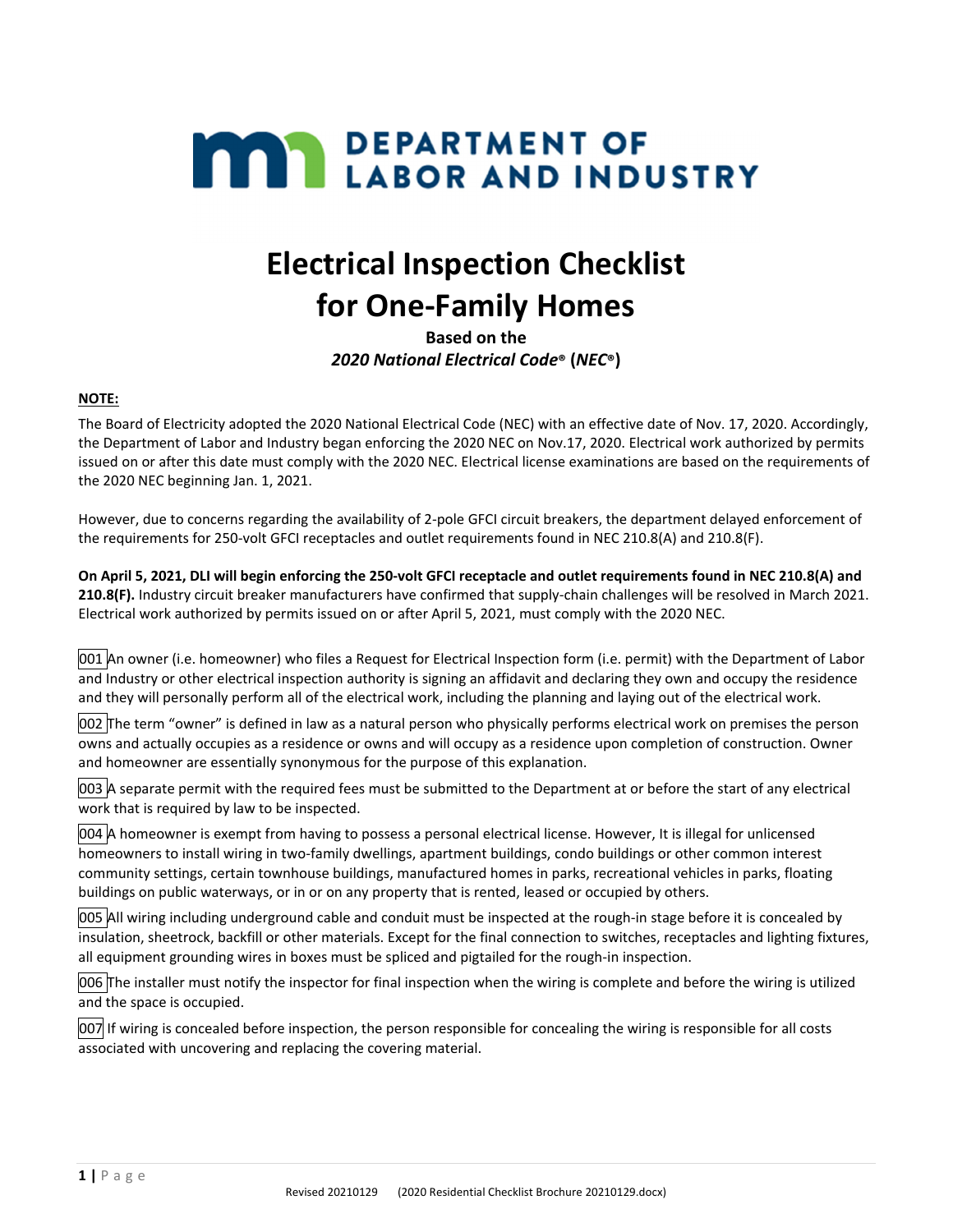#### **GENERAL CIRCUIT REQUIREMENTS**

008 N**EC 406.4 and 406.12** All 125‐ and 250‐volt, 15‐ and 20‐ amp receptacles installed or replaced in dwelling units shall be listed as tamper-resistant (TR). Three exceptions include receptacles located 5½ feet or more above the floor, a receptacle in space dedicated for an appliance that is not readily moved and receptacles that are part of a luminaire.

009 **NEC 210.12** All branch circuits supplying 125‐volt, 15‐ and 20‐ amp outlets or devices in dwelling unit kitchens, family rooms, dining rooms, living rooms, parlors, libraries, dens, bedrooms, sunrooms, recreation rooms, laundry areas, closets, hallways or similar areas shall be protected by a listed combination‐type AFCI device. AFCI protection is also required where branch circuit wiring in the above locations is modified, replaced or extended.

010 **NEC 210.11 and 422.12** In addition to the branch circuits installed to supply general illumination and receptacle outlets in dwelling units, the following minimum requirements apply:

- Two 20-amp circuits for the kitchen receptacles
- One 20-amp circuit for the laundry receptacles
- One 20‐amp circuit for the bathroom receptacles
- One 20‐ amp circuit for garage receptacles
- One individual branch circuit for central heating equipment. (i.e. furnace)

011 **NEC 406.4 and 406.9** Receptacles that are installed or replaced in wet locations shall be listed as weather‐resistant "WR" and shall have an enclosure that is weatherproof with the cord inserted. Covers shall be marked "extra duty."

012 **NEC 300.3** All conductors of the same circuit, including grounding and bonding conductors shall be contained in the same raceway, cable or trench.

013 **NEC 408.4** Every circuit and circuit modification shall be legibly identified as to its clear, evident and specific purpose or use in sufficient detail on a directory located on the face or inside of the electrical panel doors.

014 **NEC 240.4** Conductors shall be protected in accordance with their ampacity per Table 310.15(B)(16) and 240.4(D)

| <b>Fuse or Circuit</b><br><b>Breaker Size</b> |        | Minimum<br>Wire Size |  |
|-----------------------------------------------|--------|----------------------|--|
|                                               | Copper | Aluminum             |  |
| 15 amp                                        | 14     | N/A                  |  |
| 20 amp                                        | 12     | N/A                  |  |
| 30 amp                                        | 10     | 8                    |  |
| 40 amp                                        | 8      | 6                    |  |
| 50 amp                                        |        | 4                    |  |

#### **NEC 310.15 Maximum Overcurrent Protection**

**For certain specific installations, conductors that supply motors, air‐conditioning units, and other equipment may be permitted to have overcurrent protection that** 

**exceeds the basic limitations in the above chart.**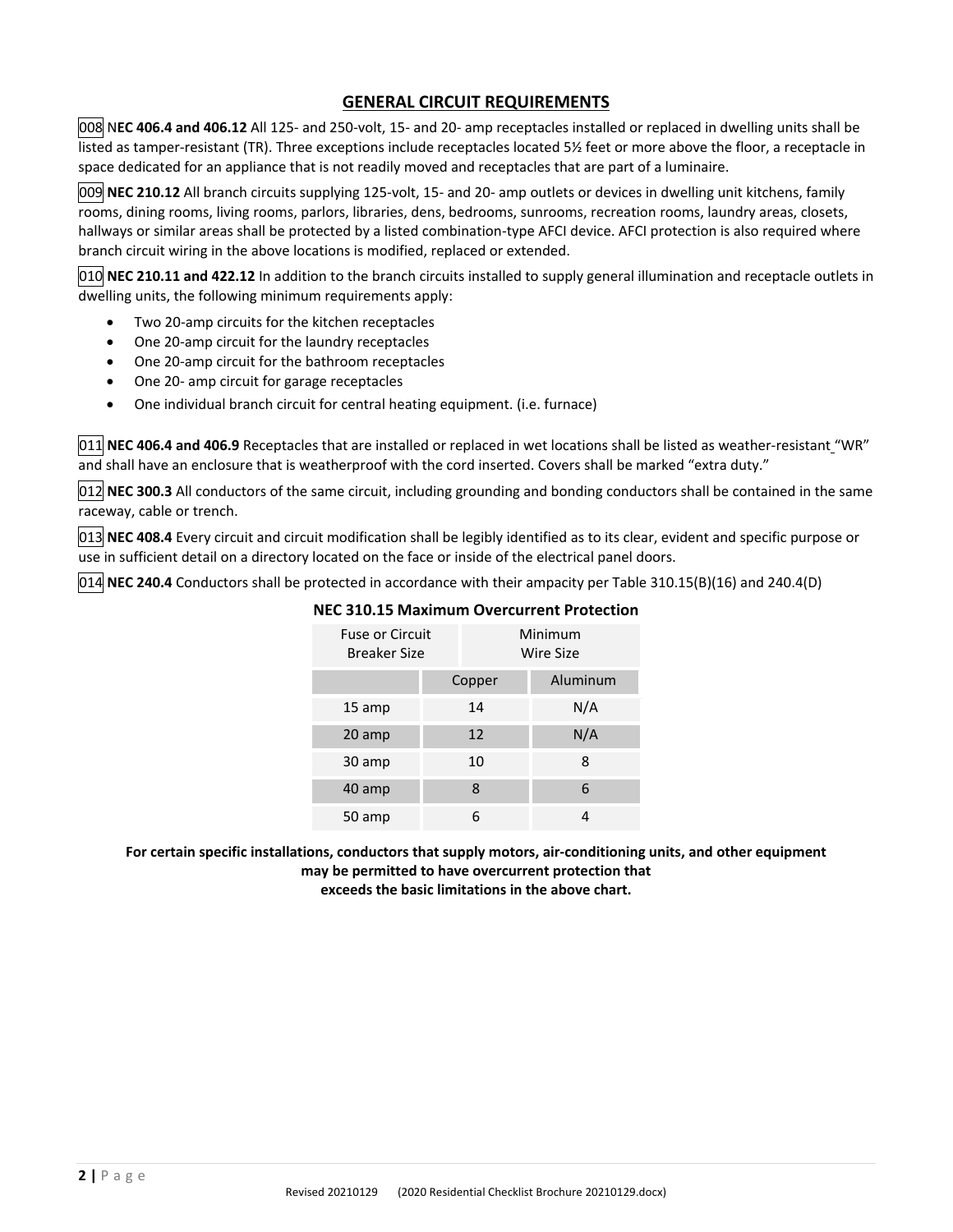015 **NEC 200.11 and 406.3** Receptacle outlets shall be of the grounding‐type, be grounded and have the proper polarity.

016 **NEC 210.52** Receptacle outlets in habitable rooms shall be installed so that no point measured horizontally along the floor line in any wall space is more than 6-feet from a receptacle outlet. A receptacle outlet shall be installed in each wall space 2‐feet or more in width.

017 **NEC 210.52** At kitchen countertops, receptacle outlets shall be installed so that no point along the wall line is more than 24 inches measured horizontally from a receptacle outlet in that space. Countertop spaces separated by range tops, sinks or refrigerators are separate spaces.

018 **NEC 210.52** Island countertop, peninsular countertops and/or work surfaces shall have at least one receptacle outlet shall be provided for the first 9 ft<sup>2</sup>, or fraction thereof, of the countertop or work surface. A receptacle outlet shall be provided for every additional 18 ft<sup>2</sup>, or fraction thereof, of the island countertop, peninsular countertop, or work surface. When installing receptacle outlets that serve a peninsular countertop surface, at least one receptacle outlet shall be located within 2 feet of the outer end of a peninsular countertop or work surface. A peninsular countertop shall be measured from the connected perpendicular wall. Other than the receptacle outlet located within 2 feet of the outer edge of a peninsular countertop surface, the required receptacle outlets shall be permitted to be located as determined by the installer, designer, or building owner.

019 **NEC 210.52 & 406.9** At least one receptacle outlet accessible from grade shall be installed at the front and back of a dwelling with an extra duty cover that is weatherproof, whether or not an attachment plug cap is inserted in the receptacle outlet.

020 **NEC 210.52** Balconies, decks and porches accessible from inside a dwelling unit shall have at least one receptacle outlet located less than 6½ feet above the floor.

021 **NEC 210.52** In attached and detached garages at least one receptacle outlet shall be installed for and in each vehicle bay within 5½ feet from the floor.

022 **NEC 406.9** The required bathroom receptacle(s) shall not be installed within a zone measured 3 feet horizontally and 8 feet vertically from the top of the bathtub rim or shower stall threshold. The identified zone is all-encompassing and shall include the space directly over the tub or shower stall. However, if the size of the bathroom is too small and the required distance (zone) requirements can't be met, the receptacle(s) shall be permitted to be installed opposite the bathtub rim or shower stall threshold on the farthest wall within the room.

#### **GFCI PROTECTION (GFCI)**

023 **NEC 210.8(A) and 406.4** The ground‐fault circuit‐interrupter shall be installed in a readily accessible location. Ground‐ fault circuit‐interrupter (GFCI) protection shall be provided for all 125‐volt through 250 volt, receptacle outlets installed outdoors, indoor damp and wet locations, in boathouses, crawl spaces, basements, laundry areas, garages, accessory buildings, bathrooms, at kitchen countertops and within 6‐feet of the top inside edge of all sink bowls, and within 6‐feet from the outside edge of bathtubs and shower stalls. GFCI protection shall be provided for all lighting outlets installed in crawl spaces.

024 **NEC 210.8(F)** GFCI protection shall be provided for outdoor outlets that are readily accessible. This would include air conditioners, heat pumps, split mini HVAC equipment and similar electrical equipment. It would not include and submersible well or sewer lift pump branch circuits.

025 **NEC 422.5** GFCI protection shall be provided for all dishwashers and sump pumps that are permanently connected or cord‐and‐plug connected.

026 **NEC 680.71** Hydro‐massage bathtubs shall be supplied by an individual branch circuit and shall have ground‐fault circuit‐ interrupter protection.

027 **NEC 680.73** Hydro‐massage bathtub equipment shall be accessible without damaging the building structure or finish. When accessible through an access panel, the receptacle outlet shall be within 1-foot of and face the opening.

028 **NEC 680.21(C)** All outlets supplying 125‐ or 240‐volt pool pump motors shall be provided with GFCI protection.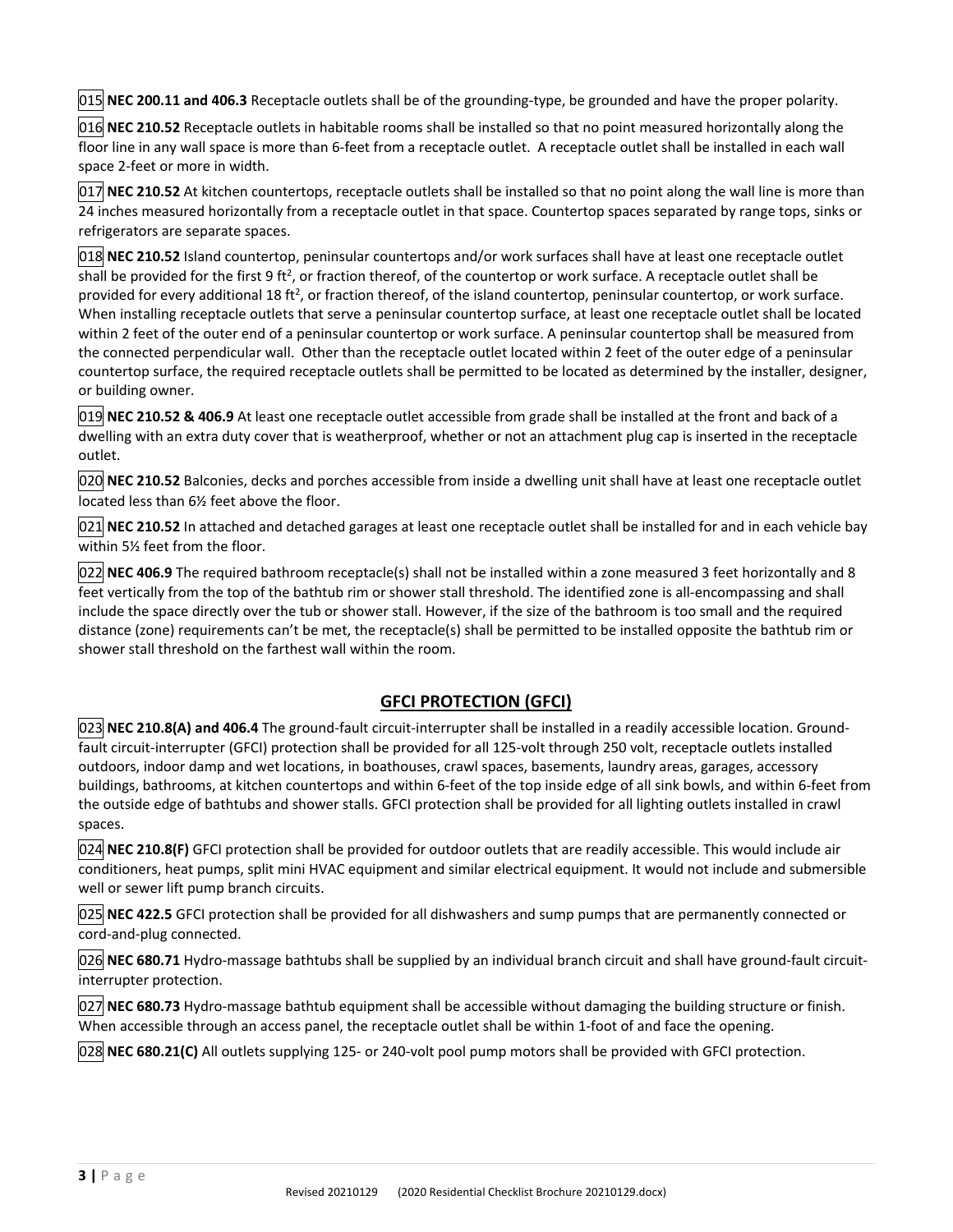029 **NEC 680.26** An equipotential bonding grid to mitigate step and touch voltage potential shall be installed at outdoor swimming pools, spas and hot tubs and at electrical equipment installed outdoors adjacent to natural and artificially made bodies of water.

#### **WIRING METHODS**

030 **NEC 314.23** All electrical boxes shall be rigidly secured to the building structure.

031 **NEC 314.27(C)** A listed fan box or a ceiling box with access to a framing member shall be installed in all locations where a ceiling paddle could be installed in a habitable room.

032 NEC 334.30 Type NM (nonmetallic) cables shall be secured every 4<sup>1</sup>/<sub>2</sub>-feet and within 12 inches of each box.

033 **NEC 314.17** The outer jacket of type NM cable shall be secured to the box and extend into the box at least ¼ inch.

034 **NEC 300.14** The minimum length of conductors including equipment grounding conductors in all boxes shall be 6‐inches, with at least 3-inches of length extended outside the box.

035 **NEC 300.4** Cables and raceways shall be protected from damage. Where installed through holes in wood framing, the edge of the hole shall be not less than 1¼-inch from the nearest edge of the wood member or shall be protected by a 1/16inch steel plate. Note: Using the inside hole on single‐gang boxes does not allow for the 1 ¼‐inch clearance.

CAUTION: Refer to the Building Code for restrictions on boring, cutting, drilling and notching of wood framing members

036 **NEC 300.22** Type NM cable shall not be installed in environmental plenum air spaces, but may be installed perpendicular to the long dimension of joist or stud spaces.

037 **NEC 110.14** Terminals for more than one conductor shall be identified. Where there is more than one equipment grounding wire they shall be spliced together with a "pigtail" and attached to the singular grounding terminal of the device.

038 **NEC 200.7** Where permanently re‐identified at each location where it is visible and accessible, the conductor with white colored insulation in type NM cable may be used as an ungrounded (hot) conductor. The re-identified conductor shall not be used as the return conductor from a switch to an outlet.

039 **NEC 250.134** All non‐current carrying metal parts of electrical equipment, including raceways, metal boxes and equipment shall be connected to an equipment grounding conductor.

040 **NEC 110.12** Unused openings in boxes shall be effectively closed. A nonmetallic box shall be replaced if cable openings are punched out but not used.

041 **NEC 408.41** Each grounded circuit conductor (i.e. neutral) within a panelboard shall terminate in an individual terminal.

042 **NEC 404.2** Generally, the neutral circuit conductor for the lighting circuit shall be installed at locations where switches control lighting loads, unless the wiring is installed in a raceway, the switch box remains accessible, or the switch controls a receptacle load. Dimmers often require a neutral connection.

043 **NEC 314.29** Junction boxes shall be accessible without removing any part of the building.

044 **NEC 314.16** The number of conductors and devices to be contained within electrical boxes determines the box size. Nonmetallic boxes are marked with their cubic inch capacity.

Example: a box with four 14/2 w/ground type NM cables:

| <b>Cubic Inches Required for Boxes</b> |                |               |               |
|----------------------------------------|----------------|---------------|---------------|
| <b>Conductor Size</b>                  | <b>14 AWG</b>  | <b>12 AWG</b> | <b>10 AWG</b> |
| Each insulated wire                    | 2              | 2.25          | 2.5           |
| All grounding wires combined           | $\mathfrak{p}$ | 2.25          | 2.5           |
| Each switch or receptacle              | $\overline{4}$ | 4.5           | 5             |
| All internal cable clamps              | $\mathcal{P}$  | 2.25          | 25            |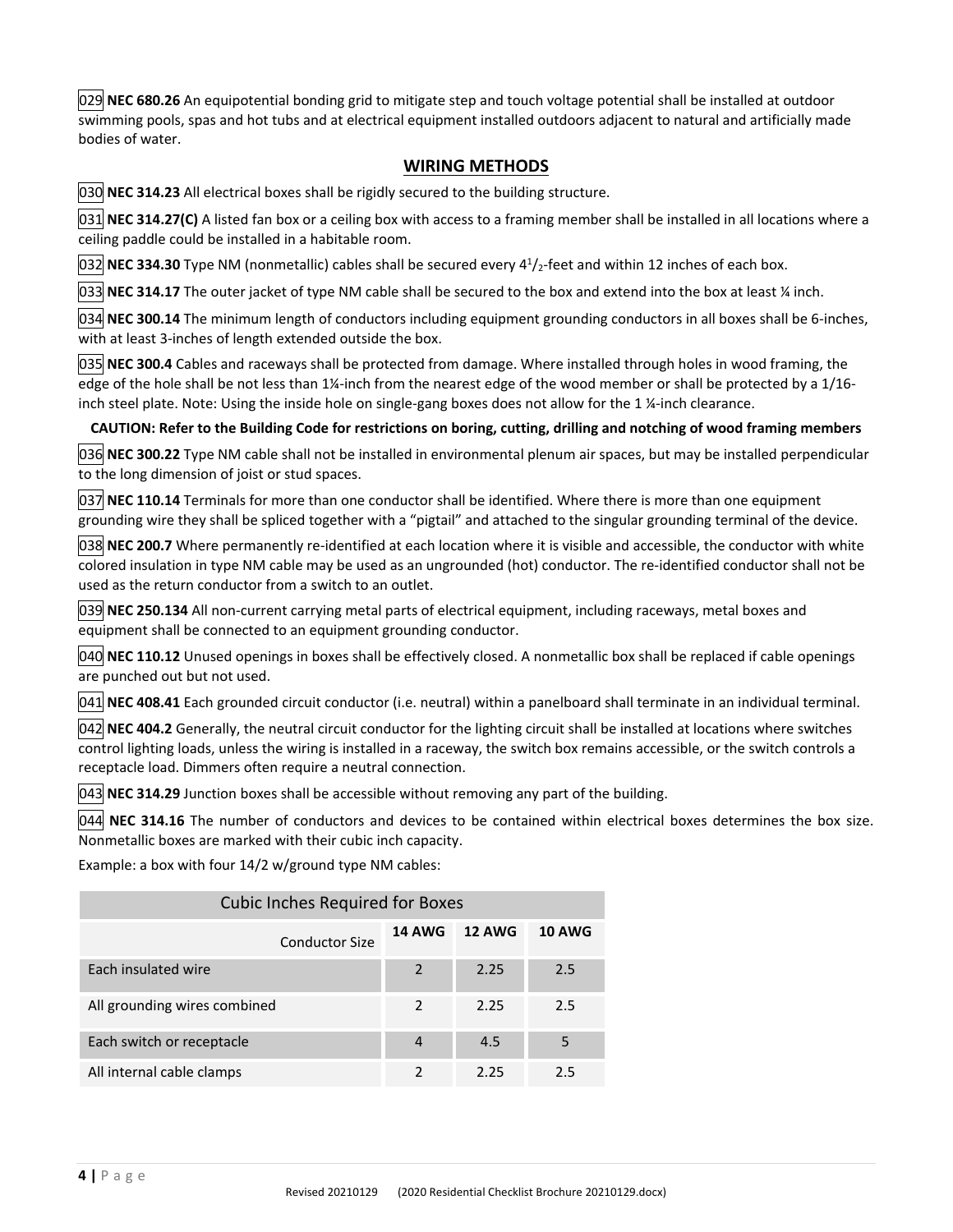**Example:**

| 8 insulated wires         | $= 16$ cubic inches |
|---------------------------|---------------------|
| All 4 grounding wires     | $= 2$ cubic inches  |
| 1 switch                  | $=$ 4 cubic inches  |
| 1 receptacle              | $=$ 4 cubic inches  |
| All cable clamps          | $= 2$ cubic inches  |
| <b>Minimum Box Volume</b> | $= 28$ cubic inches |

#### NOTE: If you have more than 4 equipment grounding conductors in a box, a further adjustment of % volume allowance **needs to be added for each conductor based on the largest wire in the box.**

045 **NEC 410.16** Luminaires in clothes closets shall have the following minimum clearances from the defined storage space:

- 12 inches for totally enclosed surface mounted incandescent or LED luminaires on the ceiling or above the door
- 6 inches for totally enclosed recessed incandescent or LED luminaires on the ceiling or above the door
- 6 inches for surface mounted or recessed fluorescent luminaires on the ceiling or above the door

046 **NEC 410.2** Defined closet storage space extends from the floor to a height of 6‐feet or the highest clothes‐hanging rod and 24‐inches from the sides and back of the closet walls, and continuing vertically to the ceiling parallel to the walls at 12‐ inches or the shelf width, whichever is greater.

047 **NEC 410.16** Incandescent luminaires with open or partially enclosed lamps and pendant fixtures or lampholders are not permitted in clothes closets.

048 **NEC 410.10** Luminaires installed in wet or damp locations shall be installed so that water cannot enter or accumulate and shall be marked as suitable for use in wet or damp locations, correspondingly.

#### **EQUIPMENT LISTING AND LABELING**

049 **Minnesota Rules 3801.3620** All electrical equipment, including luminaires, devices and appliances used as part of or in connection with an electrical installation shall be listed and labeled by a Nationally Recognized Testing Laboratory (NRTL) as having been tested and found suitable for a specific purpose.

050 **NEC 110.3** Listed electrical equipment shall be installed and used in accordance with the listing requirements and the manufacturer's installation instructions.

#### **ELECTRICAL SERVICES**

**051 NEC 230.70** The service disconnecting means shall be installed at a readily accessible location either outside a building or structure, or inside nearest the point of entrance of the service‐entrance conductors.

#### 052 **NEC 310.12 Conductor Sizes For 120/240‐Volt, 3‐Wire, Single‐Phase, Dwelling Services and Feeders**

| Copper    | Aluminum  | <b>Service Rating</b> |
|-----------|-----------|-----------------------|
| 4 AWG     | 2 AWG     | 100 amps              |
| 1 AWG     | 2/0       | 150 amps              |
| 2/0       | 4/0       | 200 amps              |
| 400 kcmil | 600 kcmil | 400 amps              |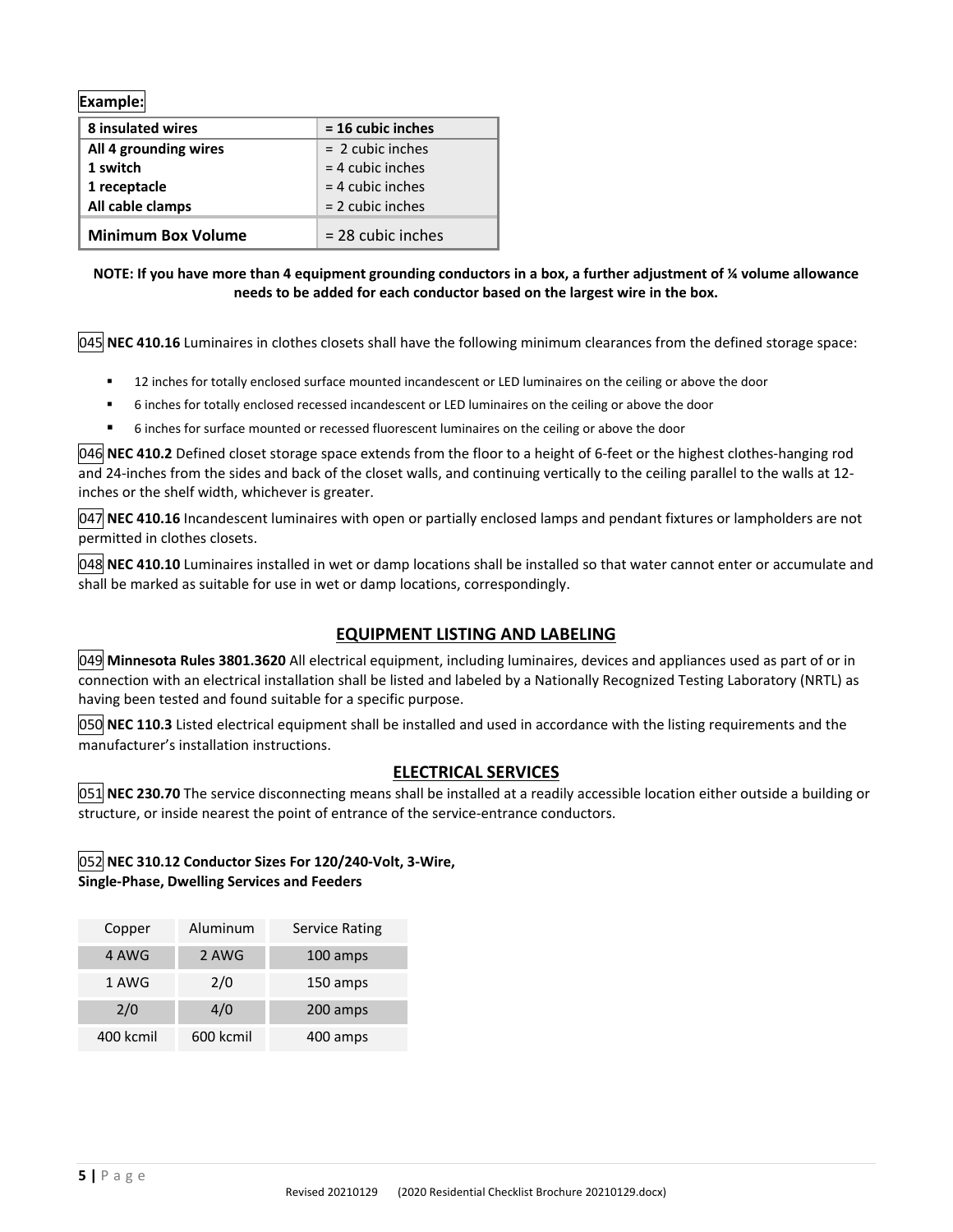053 **NEC 110.14** Conductors of dissimilar metals shall not be intermixed unless the device is listed for the purpose.

054 **NEC 230.67** A dwelling electrical service must be protected by a Type 1 or Type 2 surge protective device.

055 **NEC 230.85** Each dwelling shall have an outdoor readily accessible emergency disconnect installed. The emergency disconnect could be a service disconnect for the dwelling or it could be a disconnect supplied by the serving utility. If the disconnect is the service disconnect, it must be labeled as the "EMERGENCY DISCONNECT‐ SERVICE DISCONNECT". If the disconnect is provided by the serving utility, and is not the service disconnect, the disconnect must be labeled "EMERGENCY DISCONNECT – NOT SERVICE EQUIPMENT".

056 **NEC 300.7** Portions of raceways or sleeves passing from the interior to the exterior of a building or subject to different temperatures shall be filled with an approved material (e.g. Duxseal) to prevent condensation from entering equipment.

057 **NEC 230.54** Service‐entrance and overhead service conductors shall be arranged so that water will not enter the service enclosure.

058 **NEC 300.9** The interior of raceways installed in wet locations above grade shall be considered wet locations.

059 **NEC 300.4** Conductors 4 AWG or larger shall be protected by a bushing when entering an enclosure through a raceway.

060 **NEC 230.70** The service disconnecting means shall not be located in a bathroom.

061 **NEC 240.24** Overcurrent devices shall be readily accessible and not located in bathrooms or in the vicinity of easily ignitable materials such as clothes closets.

062 **NEC 408.36** Back‐fed overcurrent devices shall be secured by an additional approved fastener that requires a tool for removal.

063 **NEC 110.26** Working space shall be a minimum of 3‐feet in the direction of access to live parts and the width of the equipment or 30 inches, whichever is greater, extending from the floor to 6½-feet and shall not be used for storage. The space below and above the electrical panelboard from the floor to the ceiling is dedicated for electrical wiring and no piping, ducts or apparatus shall be in this space.

064 **NEC 110.26** Illumination shall be provided for the working space about service equipment and panelboards.

#### **GROUNDING AND BONDING**

065 **NEC 250.28** The main bonding jumper (*generally the green bonding screw or strap provided by the panel manufacturer*) shall be installed in the main service panel.

066 **NEC 250.32** Detached buildings or structures supplied by a feeder or branch circuit shall have an equipment grounding conductor installed with the supply conductors and connected to the grounding electrode system at the building or structure.

067 **NEC 250.50** All grounding electrodes that are present at each building or structure shall be bonded together to form the grounding electrode system.

068 **NEC 250.52** Acceptable grounding electrodes include at least 10‐feet of metal underground water pipe, a metal frame of a building or structure, a rod, pipe or plate electrode, a concrete encased electrode or a ground ring.

069 **NEC 250.53** A metal underground water pipe electrode shall be supplemented by an additional electrode.

070 **NEC 250.53** Unless a rod, pipe and plate electrode has a resistance to ground of 25 ohms or less, it shall be supplemented with another acceptable electrode other than an underground water pipe.

071 **NEC 250.104** The interior metal water piping and other metal piping that may become energized shall be bonded to the service equipment with a bonding jumper sized the same as the grounding electrode conductor.

072 **NEC 250.64** The grounding electrode conductor shall be continuous, securely fastened and protected from physical damage. Grounding electrode conductors are not required to comply with the minimum cover requirements in 300.5